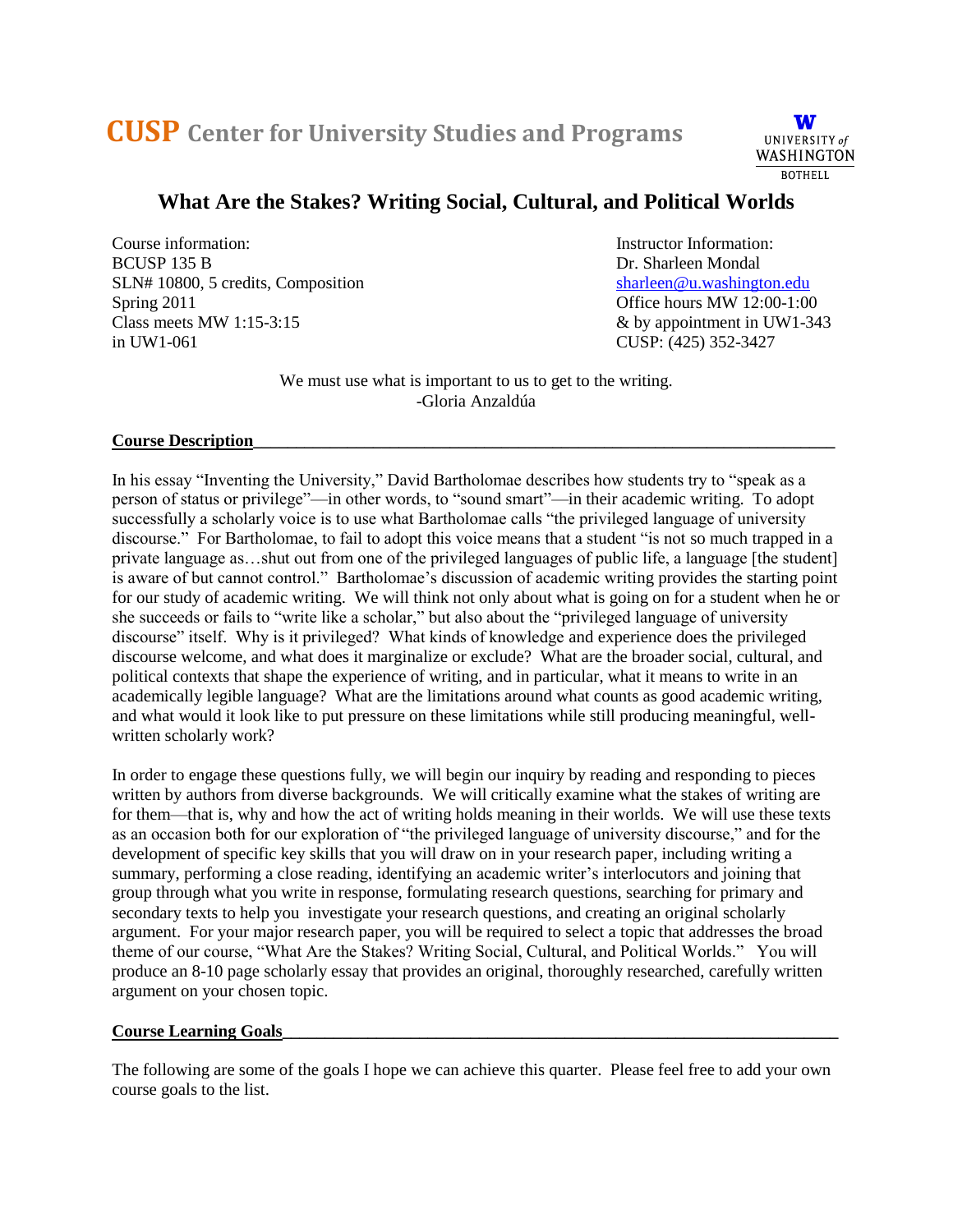- **READ** assigned texts carefully. "Talk back to the text" as you read, annotating in the margins. Identify the audiences and conversations each piece is geared toward, as well as the author's main arguments and assumptions. Be attentive to the creative and stylistic elements of texts. Critically analyze what you read, using the reading process as a springboard for the creation of your own unique arguments. Find relevant texts independently using a variety of research strategies. Read your colleagues' work closely and provide specific, helpful feedback.
- **DISCUSS** class material and give both the readings and your colleagues' ideas thoughtful and fair consideration. Cultivate a classroom community that is intellectually rigorous yet supportive by putting thought into not only *what* you say, but also *how* you engage others in conversation. Contribute to both small group and large group discussion. Provide focused, generous, and helpful feedback on your colleagues' writing.
- **WRITE** with purpose, clarity, strong organization, pleasant and engaging style, and grammatical correctness. Write with patience, building drafts sequentially, and write with openness to feedback from me and from your colleagues. Create an original, well-supported, precisely organized research paper that contributes something new and noteworthy on your chosen topic. Write feedback for your colleagues with clarity and generosity.
- **REFLECT** critically on what you read, discuss, and write. Articulate your work's relevance (the "so what?" question). Track your development as a writer in your Research Writer's Journal.

#### **Course Materials\_\_\_\_\_\_\_\_\_\_\_\_\_\_\_\_\_\_\_\_\_\_\_\_\_\_\_\_\_\_\_\_\_\_\_\_\_\_\_\_\_\_\_\_\_\_\_\_\_\_\_\_\_\_\_\_\_\_\_\_\_\_\_\_\_\_\_\_\_\_**

#### **Required Texts**

#### For purchase at the UWB Bookstore

- \_\_ *They Say/I Say: The Moves That Matter in Academic Writing* (Second Edition, 2009). Gerald Graff and Cathy Birkenstein. W. W. Norton & Company. ISBN#: 9780393933611.
- *\_\_ A Pocket Style Manual* (Fifth Edition, 2009). Diana Hacker. Bedford/St. Martin's. ISBN#: 978- 0312664800.

#### Handed out in class

"The Joy of Reading and Writing: Superman and Me." Sherman Alexie. Handout distributed in class.

Available on E-Reserve (you must print each reading and bring it to class!) To access these readings, go to<https://eres.bothell.washington.edu/eres/coursepage.aspx?cid=1916> and log in with your UW Net ID.

- \_\_ "Inventing the University." David Bartholomae. From *Composing Knowledge: Readings for College Writers.* Ed. Rolf Norgaard. Boston, MA: Bedford/St. Martin's, 2007. 208-213.
- \_\_ "Speaking in Tongues: A Letter to Third World Women Writers." Gloria Anzaldúa. From *This Bridge Called My Back.* Eds. Cherrie Moraga and Gloria Anzaldúa. New York, NY: Kitchen Table: Women of Color Press, 1983. 165-173.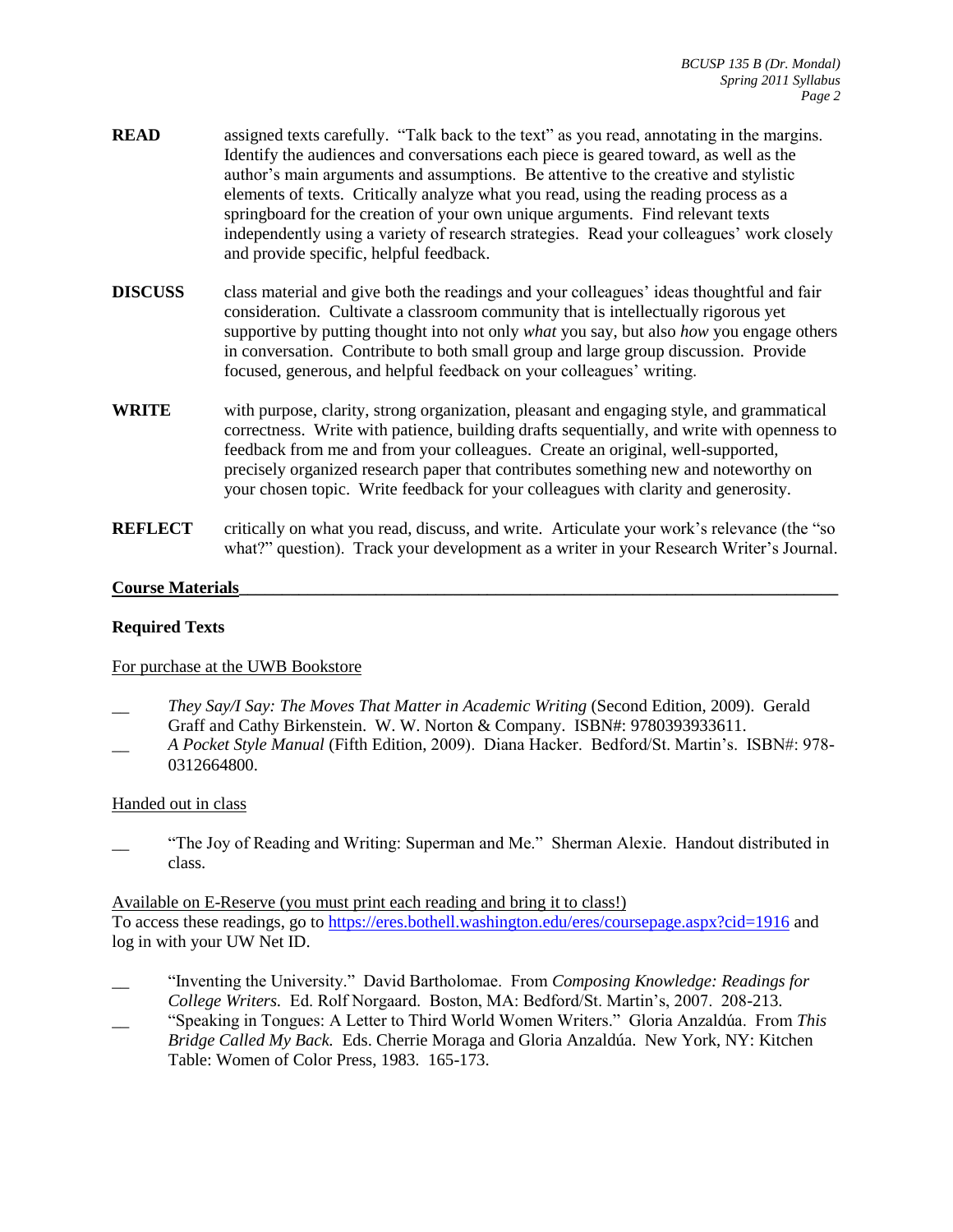- \_\_ "A Note on the Text and *The Yellow Wallpaper*." Dale M. Bauer, Charlotte Perkins Gilman. From *The Yellow Wallpaper*. Ed. Dale M. Bauer. Boston, MA: Bedford/St. Martin's, 1998. 40- 59.
- \_\_ "Introduction: Cultural and Historical Background." Dale M. Bauer. From *The Yellow Wallpaper*. Ed. Dale M. Bauer. Boston, MA: Bedford/St. Martin's, 1998. 2-27.
- \_\_ "The Breakdown." Charlotte Perkins Gilman. From *The Yellow Wallpaper*. Ed. Dale M. Bauer. Boston, MA: Bedford/St. Martin's, 1998. 339-344.

#### **Other Required Materials**

- Folder in which to keep all papers, handouts, notes, etc. from the class
- Backup copies of everything you write for this class on a flash drive or other device
- Approximately \$25 in photocopying/printing costs for the quarter
- A university email account that you check every day
- College-level dictionary that you can consult while reading (online is acceptable)

#### **Assignments and Assessment\_\_\_\_\_\_\_\_\_\_\_\_\_\_\_\_\_\_\_\_\_\_\_\_\_\_\_\_\_\_\_\_\_\_\_\_\_\_\_\_\_\_\_\_\_\_\_\_\_\_\_\_\_\_\_\_\_\_\_\_**

This is the grade breakdown for the course (percentage of total grade is followed by the number of points on a 4.0 scale), followed by a description of each category.

| Research Writer's Journal | $20\%$ (.8)    |
|---------------------------|----------------|
| Daily Activities          | $10\%$ (.4)    |
| Collegial Engagement      | $10\%$ (.4)    |
| <b>Final Portfolio</b>    | $60\%$ $(2.4)$ |
| Total                     | 100% (4.0)     |

The **Research Writer's Journal** is comprised of several assignments. You will reflect on your writing process, keeping track of your strengths, difficulties, and goals, in addition to responding to specific readings or class activities. Your journal assignments will be submitted online via Catalyst's Collect It Dropbox at [https://catalyst.uw.edu/collectit/dropbox/sharleen/15063.](https://catalyst.uw.edu/collectit/dropbox/sharleen/15063)

**Daily Activities** include homework assignments, quizzes, and in-class activities. Quizzes are unannounced and are meant to motivate you to prepare for class, including doing the reading and paying close attention during lecture and discussion.

**Collegial Engagement** includes peer reviews, workshops, and writing conferences. You will be assessed by your colleagues on your performance as a peer reviewer and workshop/conference participant and will have the opportunity to improve your collegial engagement skills throughout the quarter.

The **Final Portfolio** includes your final research paper and all of the assignments that build up to it. Because the portfolio is designed to showcase your revision process, the drafts you include *must include my comments*. Most assignments will be submitted to me online via Catalyst's Collect It Dropbox at [https://catalyst.uw.edu/collectit/dropbox/sharleen/15063,](https://catalyst.uw.edu/collectit/dropbox/sharleen/15063) and to your colleagues for peer review and workshopping in hard copy. Specifically, your portfolio includes the following: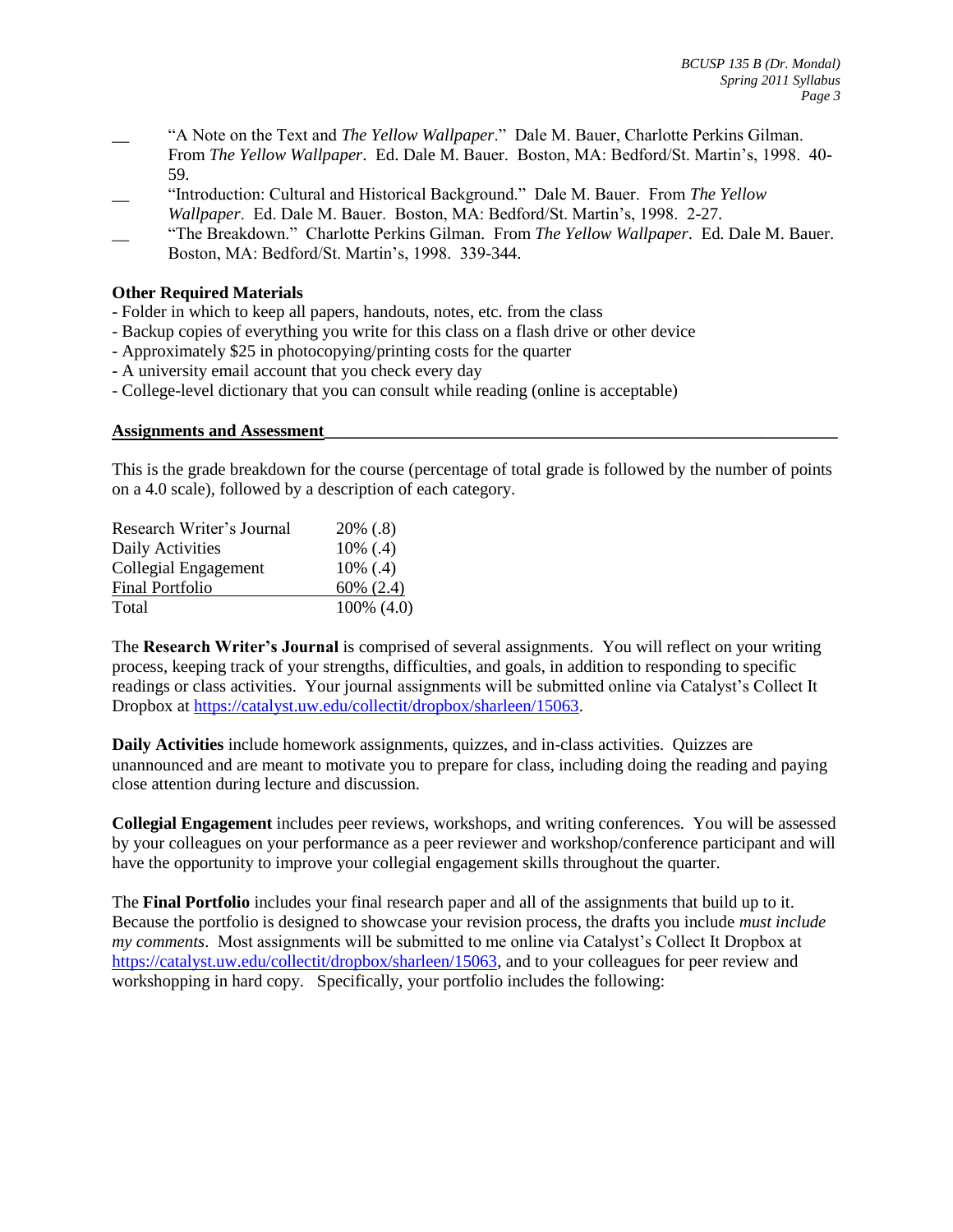\_\_ proposal preliminary

- draft with my comments \_\_ proposal preliminary
- draft with colleague comments
- \_\_ proposal final draft with my comments
- \_\_ proposal final draft with colleague comments
- \_\_ paper outline with my comments
- \_\_ paper outline with colleague comments
- \_\_ rough draft part 1 with my comments
- \_\_ rough draft part 1 with colleague comments
- \_\_ rough draft part 2 with my comments
- \_\_ rough draft part 2 with colleague comments
- \_\_ descriptive outline
- \_\_ final paper with writer's memo
- \_\_ all colleague assessments

You will receive written feedback only, not a numeral grade, for each of these portfolio assignments leading up to the final paper. *You will only receive a numeral grade on the final paper, which will be graded in light of the entire portfolio.* There are two reasons I use this grading system. First, research shows that grades stifle revision on the next draft. Since you are being graded in part on revision, it is important that you revise your drafts carefully to produce the best work possible. Second, a draft *is a draft*. You should not be penalized for trying out a new idea or writing style; rather, if it doesn't work, you can revise accordingly the next draft. Receiving a numerical grade on only the final paper in light of your revision in the entire portfolio allows me to give you credit for revision over a series of drafts in addition to protecting you from being penalized grade wise for trying out new things. If at any point in the quarter you are concerned about how you are doing in the course, please see me as soon as possible to discuss your work. NOTE THAT YOUR FINAL PORTFOLIO MUST INCLUDE ALL REQUIRED ITEMS. FAILURE TO INCLUDE ALL ITEMS WILL RESULT IN A PORTFOLIO GRADE OF ZERO.

#### **Assignment Guidelines**

Your papers for this class should

| - be typed                   | - have a title              | - include your last name and |
|------------------------------|-----------------------------|------------------------------|
| - be double-spaced           | - include parenthetical     | the page number on each      |
| - use Times New Roman 12-    | references whenever you use | page                         |
| pt font                      | another scholar's work      | - follow MLA format          |
| - include a Works Cited page | - be stapled                |                              |
| - have one inch margins      | - be printed in black ink   |                              |

Include the following heading in the top left hand corner of the first page of each paper you hand in:

Your Name Dr. Mondal BCUSP 135 B Due Date

#### **CUSP Learning Goals and Curriculum\_\_\_\_\_\_\_\_\_\_\_\_\_\_\_\_\_\_\_\_\_\_\_\_\_\_\_\_\_\_\_\_\_\_\_\_\_\_\_\_\_\_\_\_\_\_\_\_\_\_\_**

CUSP Learning Goals [\(http://www.uwb.edu/cusp/learninggoals\)](http://www.uwb.edu/cusp/learninggoals) include

- Critical and Creative Inquiry ❖ Communication
- $\triangleleft$  Ouantitative and Qualitative Literacy
- Inclusive Practices
- $\div$  Ethics and Social Responsibility

**Discovery Core Sequence:** The DC Sequence includes a DC I in the Fall, a DC II in the Winter, and a DC III in the spring. Each course emphasizes student creativity and analysis, interdisciplinarity,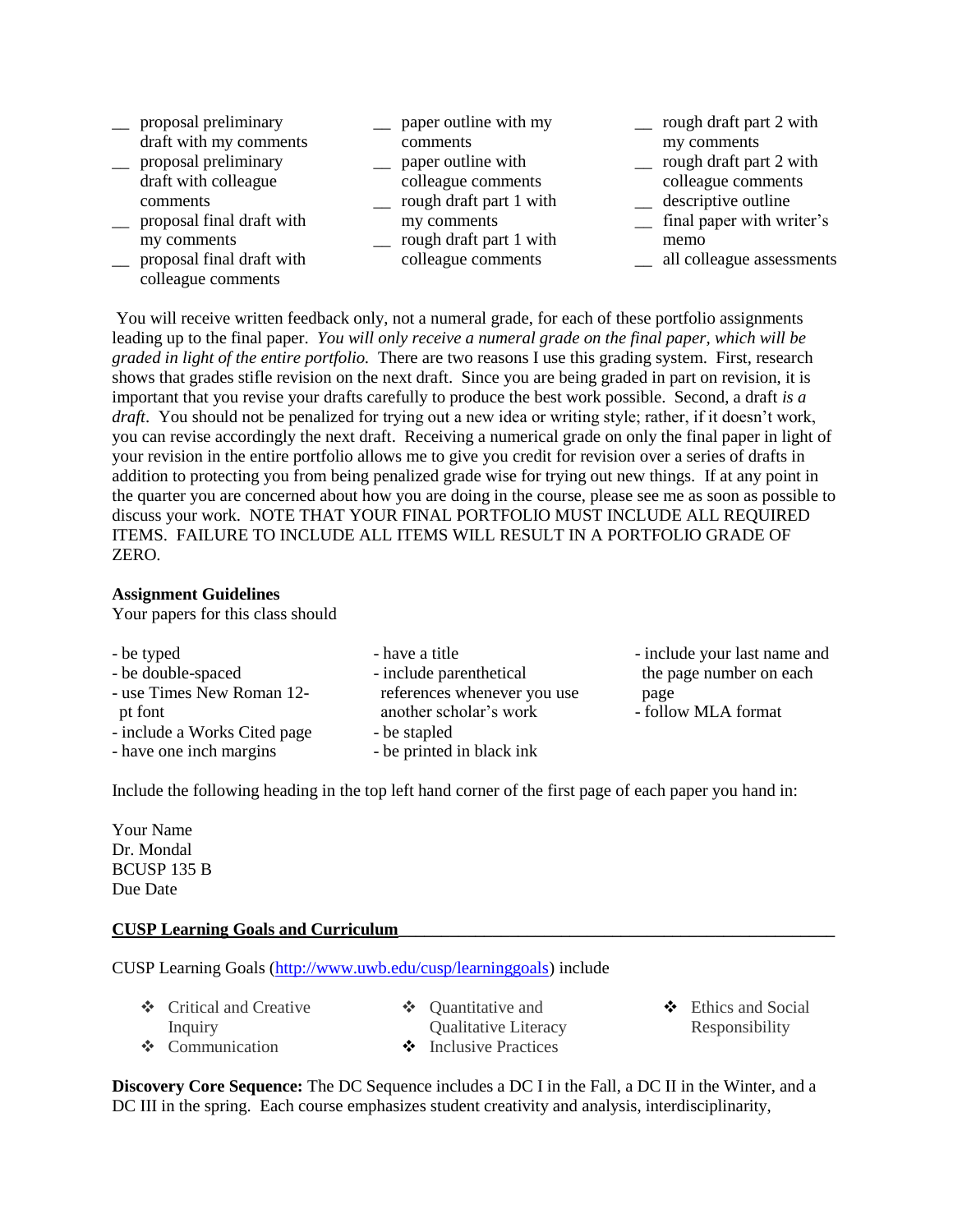integrated learning, undergraduate research skills, and self-reflection. The sequence is capped by the spring DC III course in which you create a portfolio that is both reflective and projective, looking back at what you have learned and ahead to the directions you'd like to explore. Read more about the Discovery Core and advising issues at [http://www.uwb.edu/cusp/courses/the-discovery-core.](http://www.uwb.edu/cusp/courses/the-discovery-core)

PLEASE KEEP MATERIAL FROM ALL OF YOUR COURSES archived on the following website in order to have access to them for your Spring DCIII Portfolio project**:** [http://www.uwb.edu/learningtech/eportfolio.](http://www.uwb.edu/learningtech/eportfolio)

#### **Course Policies\_\_\_\_\_\_\_\_\_\_\_\_\_\_\_\_\_\_\_\_\_\_\_\_\_\_\_\_\_\_\_\_\_\_\_\_\_\_\_\_\_\_\_\_\_\_\_\_\_\_\_\_\_\_\_\_\_\_\_\_\_\_\_\_\_\_\_\_\_\_\_\_**

#### **Classroom Etiquette**

Because of the high level of respect I have for you and your education, I strive to maintain a warm, inviting, energetic classroom environment. I request your cooperation in this endeavor. Be mindful of how your verbal and non-verbal communication affects our class. Arriving late, holding side conversations while others are trying to speak, appearing bored or "checked out," texting during class, doing other homework, or sleeping not only hurts my feelings, but also negatively affects our overall group dynamic and reflects poorly on you. No one can stay focused 100% of the time; I understand this and will try to help you, incorporating breaks into our class sessions. Feel free to bring non-distracting, non-messy food and drink into our classroom if you need it (please be sure to clean up afterward).

If you engage in disruptive behavior, I will let you know that you are being disruptive and request that you resolve the problem. If it is not resolved after I speak with you the first time, as per the Student Conduct Code, I will have to dismiss you from class in order to preserve the learning environment for all.

#### **Office Hours**

Please do not feel shy about coming to office hours if you have questions, want to discuss my feedback or assignments, or just want to chat about the course material and brainstorm ideas. I enjoy these opportunities to work closely with you and get to know you better. If you cannot make my office hours, you can contact me by email or we can try to schedule an appointment for another time.

#### **Technology in the Classroom**

While you are welcome to bring laptop computers, iPods, and cell phones into our classroom, you may not use them during class time unless otherwise specified (though you are welcome to use them before class or during breaks). Please silence your cell phone ringer and *keep your phone out of view during class*; this means that it should remain in your backpack, purse, or otherwise stowed and out of reach. You won't need it for any of our classroom activities.

#### **Email Etiquette**

Please do not feel shy about emailing me if you have a question or concern. I usually respond within 24 hours, though I might be slower on weekends or if I am traveling. Use BCUSP 135 as your email's subject to ensure a prompt response. Please do not use text message/instant message abbreviations in your email as I might not be able to understand you. Remember that email is professional correspondence; include a proper greeting and write your name at the end of the message.

#### **Attendance**

If you miss class, you are responsible for getting the notes and assignments from a colleague in the class. I will not respond to emails with questions such as "I was absent. Did I miss anything?" If you know you will be absent ahead of time, please see me to make arrangements for completing your work. Keep in mind that this class has a heavy discussion/classroom activity component which means that you will miss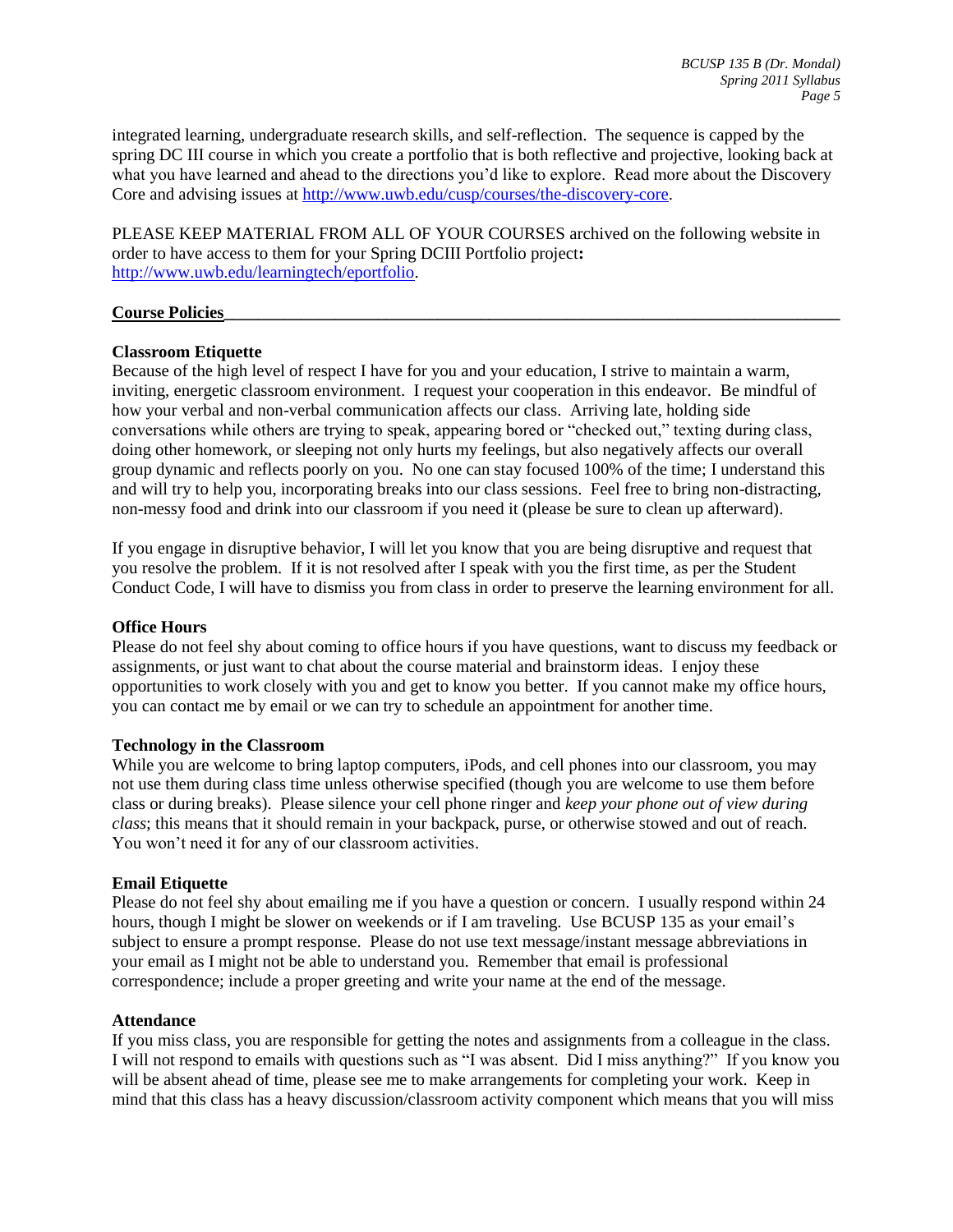out on helpful feedback and conversation if you are absent. This kind of loss cannot be "made up." In case of a medical or family emergency, contact me as soon as possible.

#### **Late Work**

Submit your materials on time. Late policies are strictly enforced as follows.

- 0.2 points are deducted from the assignment's final grade for each weekday it is late.
- Assignments that are not submitted according to instructions will not be accepted. Online assignments must be submitted online. Assignments required in hard copy must be submitted in hard copy at the next available opportunity.

#### **Incompletes**

University rules state that "an incomplete is given only when the student has been in attendance and has done satisfactory work until within two weeks at the end of the quarter and has furnished proof satisfactory to the instructor that the work cannot be completed because of illness or other circumstances beyond the student's control." We strongly discourage incompletes.

# **Academic Integrity**

Written or other work that you submit must be the product of your own efforts. Plagiarism, cheating and other forms of academic dishonesty, including dishonesty involving computer technology, are prohibited. See<http://www.uwb.edu/studentservices/academicconduct> for crucial information regarding academic integrity. The library also has an extremely useful website with resources at [http://libguides.uwb.edu/ai.](http://libguides.uwb.edu/ai) You are responsible for knowing what constitutes a violation of the University of Washington Student Code, and you will be held responsible for any such violations whether they were intentional or not. If you need help citing sources properly or if you are feeling overwhelmed, please remember that plagiarism is not the answer. *I am always on your side* and invite you to meet with me to discuss your concerns and to develop a successful work plan together. For more on plagiarism, see [http://www.bothell.washington.edu/students/policies/integrity.html.](http://www.bothell.washington.edu/students/policies/integrity.html)

#### **Accommodations**

The University of Washington is committed to providing equal opportunity and reasonable accommodation in its services, programs, activities, education and employment for individuals with disabilities. If you believe that you have a disability and would like academic accommodations, please contact Disability Support Services at 425.352.5307, 425.352.5303 TDD, 425.352.5455 FAX, or at [dss@uwb.edu.](mailto:rlundborg@uwb.edu) See<http://www.uwb.edu/studentservices/dss> for more information. Some accommodations I can provide directly; please let me know, for instance, if you would like me to provide classroom handouts for you in large print.

# **H1N1 and Other Communicable Diseases Action Steps**

As part of the campus community's shared responsibility for minimizing the possible spread of H1N1 virus and other diseases this year, it is critical that all students are familiar with the symptoms of H1N1 Flu described on the UW Bothell website at [http://www.uwb.edu/flu.](http://www.uwb.edu/flu) Any student or instructor with flulike symptoms is encouraged to stay at home until at least 24 hours after they no longer have a fever without the use of fever-reducing medications. If you are sick and have an extended absence, please speak with me regarding alternative ways to maintain your progress in your courses. If I am sick and need to cancel class, I will email the class list.

#### **Inclement Weather**

Please check if the campus may be closed due to weather. Information about suspension of operations will be made public and available through the media. Students can learn of campus operations status from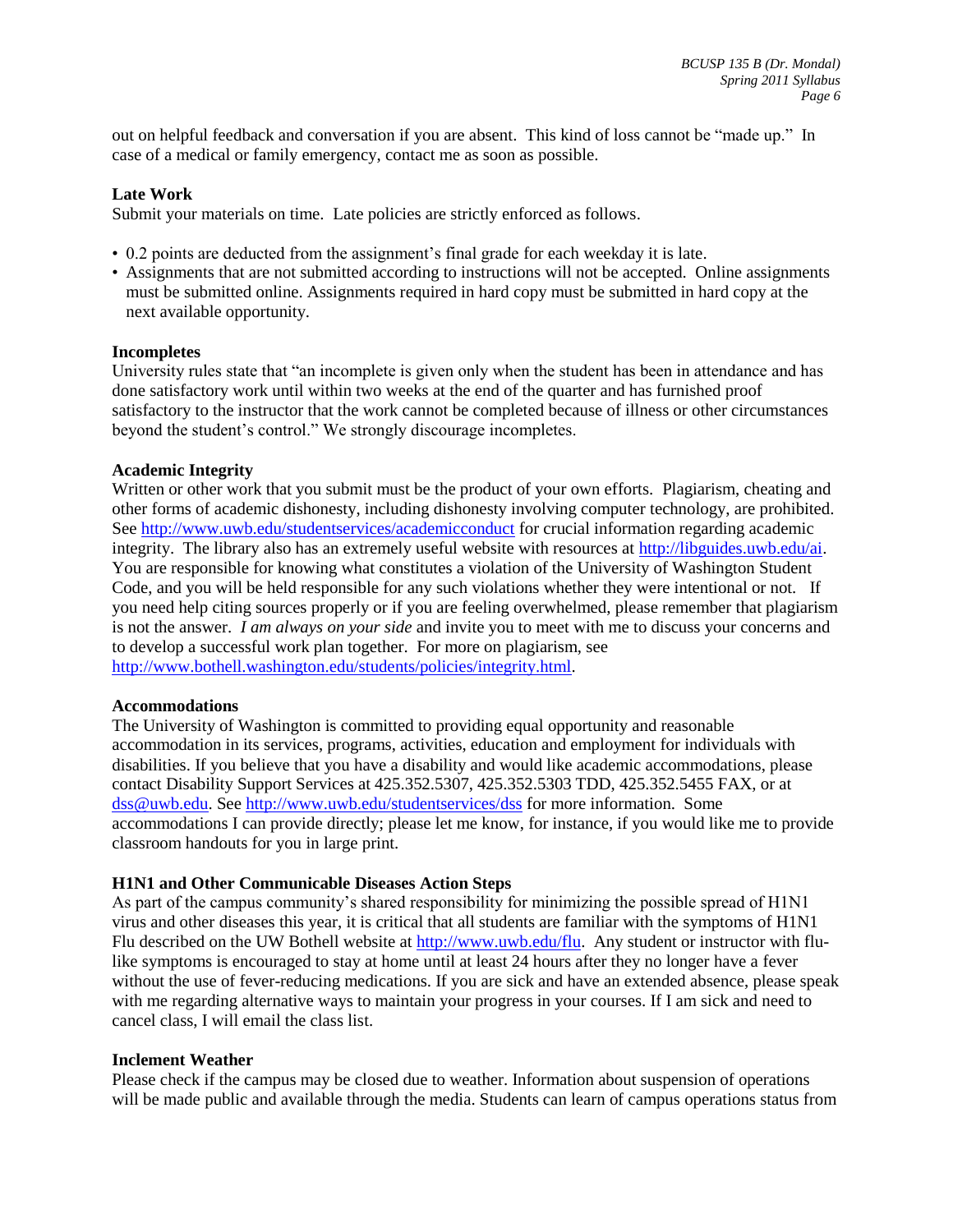the website or by calling the Campus Information Hotline 425.352.3333. You may also sign up with an alert system that will contact you via email or text message if classes are canceled. For more information on the alert process, please see [http://www.uwb.edu/alert.](http://www.uwb.edu/alert) Class activities will be rescheduled as needed.

# **Student Support Services**

- Library: [http://library.uwb.edu/.](http://library.uwb.edu/) (425)352-5340.
- Writing Center: [www.uwb.edu/WritingCenter/.](http://www.uwb.edu/WritingCenter/) (425)352-5253.
- Quantitative Skills Center: [http://www.uwb.edu/qsc.](http://www.uwb.edu/qsc) (425)352-3170.
- Student Success and Career Services:[http://www.uwb.edu/studentservices/success-services.](http://www.uwb.edu/studentservices/success-services) (425)352- 3776.
- Student Counseling Services: [http://www.uwb.edu/studentservices/counseling.](http://www.uwb.edu/studentservices/counseling) (425)352-3183.

# **Tentative Schedule\_\_\_\_\_\_\_\_\_\_\_\_\_\_\_\_\_\_\_\_\_\_\_\_\_\_\_\_\_\_\_\_\_\_\_\_\_\_\_\_\_\_\_\_\_\_\_\_\_\_\_\_\_\_\_\_\_\_\_\_\_\_\_\_\_\_\_\_**

This schedule is *tentative*; you are responsible for attending class regularly to keep up with changes. Numbers in brackets after each reading indicate the number of pages in the reading assignment. An updated tentative schedule with more details beginning week 4 will be distributed early in the quarter after library sessions are finalized with librarians.

|                               | <b>WEEK 1 OBJECTIVES:</b>                                                                      |                                                     |  |
|-------------------------------|------------------------------------------------------------------------------------------------|-----------------------------------------------------|--|
| 1. Share course expectations. |                                                                                                |                                                     |  |
|                               | 2. Practice key skills for reading as a research writer.                                       |                                                     |  |
|                               | 3. Reflect on previous writing experiences, strengths/difficulties, and goals for this course. |                                                     |  |
| M 3/28                        |                                                                                                | In class we'll do this:                             |  |
|                               |                                                                                                | • Intro to the course and syllabus.                 |  |
|                               |                                                                                                | • Read Sherman Alexie, "The Joy of Reading and      |  |
|                               |                                                                                                | Writing: Superman and Me" [2] in class.             |  |
|                               |                                                                                                | • Introduce annotation and looking for "what's      |  |
|                               |                                                                                                | motivating this writer" as well as claim, warrants, |  |
|                               |                                                                                                | evidence, and close reading.                        |  |
|                               |                                                                                                | · Explain Research Writer's Journal Assignment      |  |
|                               |                                                                                                | #1 (Writer's Self-Assessment and Goals) to be       |  |
|                               |                                                                                                | submitted on Catalyst by Monday before class.       |  |
| W 3/30                        | Come to class having read/done this:                                                           | In class we'll do this:                             |  |
|                               | • "What's Motivating This Writer?":                                                            | • Discuss Self-Assessment and Goals.                |  |
|                               | Reading for the Conversation" (TSIS                                                            | • Discuss <i>TSIS</i> techniques.                   |  |
|                               | pp. 145-155) [11]                                                                              | • Introduce CATAC method of reading and             |  |
|                               | • "They Say': Starting with What                                                               | complete CATAC write-up for Bartholomae's           |  |
|                               | Others Are Saying" (TSIS pp. 19-28)                                                            | essay in groups.                                    |  |
|                               | [10]                                                                                           | • Discuss Bartholomae's essay.                      |  |
|                               | • "I Take Your Point': Entering Class                                                          |                                                     |  |
|                               | Discussions" (TSIS pp. 141-144) [4]                                                            |                                                     |  |
|                               | · David Bartholomae, "Inventing the                                                            |                                                     |  |
|                               | University" (E-Reserve) [6]                                                                    |                                                     |  |
|                               | <b>WEEK 2 OBJECTIVES:</b>                                                                      |                                                     |  |

- 1. Theorize your position in the university and develop your philosophy toward academic writing.
- 2. Sharpen your "They Say" skills through the CATAC method.
- 3. Practice writing a clear, fair, and engaging summary.
- 4. Develop your professional skills as an academic colleague to fellow writers.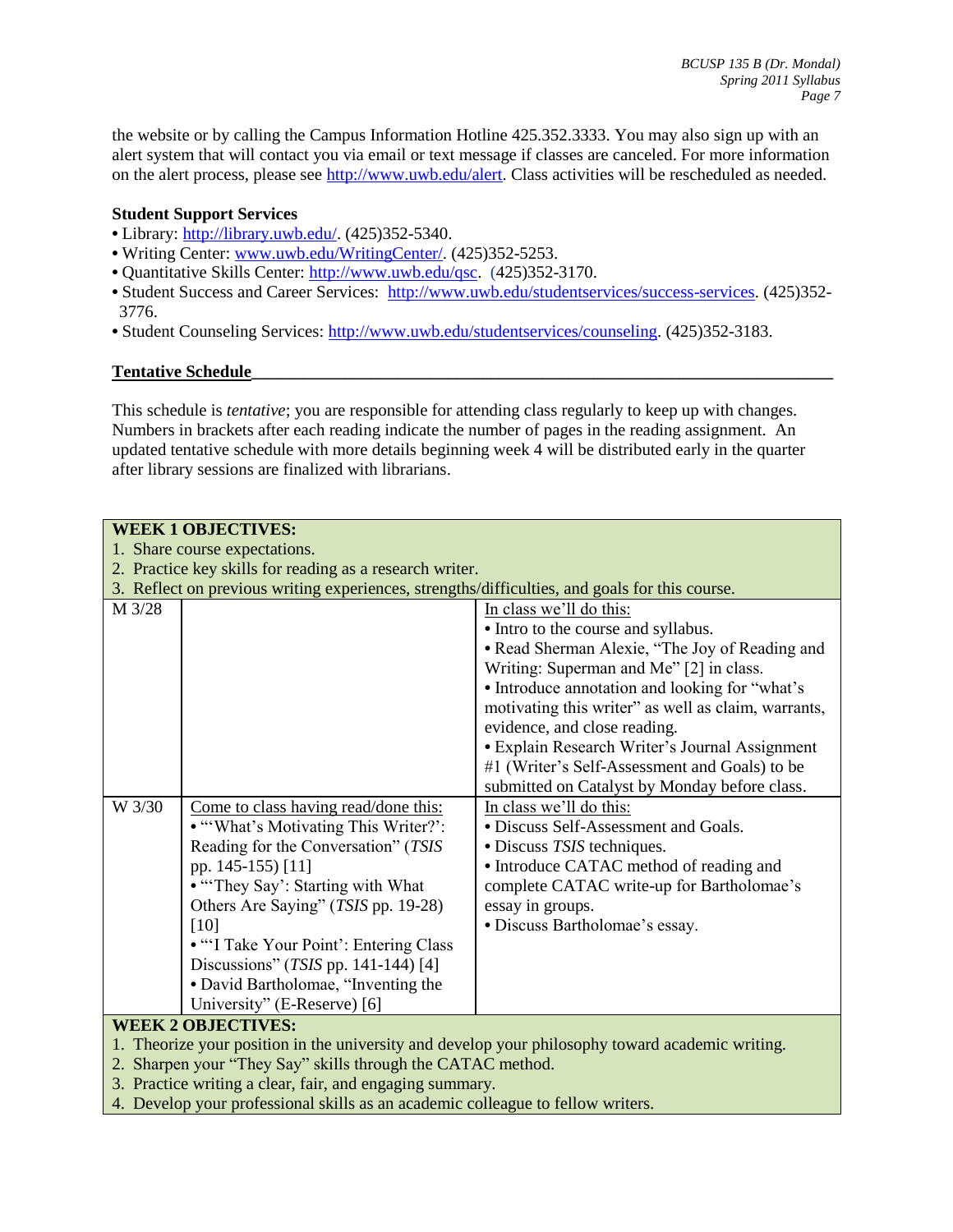| M 4/4  | Come to class having read/done this:<br>• Research Writer's Journal                    | In class we'll do this:                                                                             |
|--------|----------------------------------------------------------------------------------------|-----------------------------------------------------------------------------------------------------|
|        |                                                                                        | · Discuss TSIS reading on academic writer's                                                         |
|        | Assignment #1 (Writer's Self-                                                          | voice.                                                                                              |
|        | <b>Assessment and Goals) must be</b><br>submitted before class.                        | • Complete CATAC write-up for Anzaldúa's<br>piece in groups.                                        |
|        | • "'Ain't So/Is Not': Academic Writing                                                 |                                                                                                     |
|        | Doesn't Always Mean Setting Aside                                                      | · Discuss Anzaldúa's piece.                                                                         |
|        | Your Own Voice" (TSIS pp. 121-128)                                                     | • Discuss TSIS techniques for summarizing and<br>quoting. Discuss plagiarism.                       |
|        | [8]                                                                                    | · Distribute summary assignment (bring TWO                                                          |
|        | • "Her Point Is': The Art of                                                           | copies to class!).                                                                                  |
|        | Summarizing" (TSIS pp. 30-40) [11]                                                     | • Introduce Research Writer's Journal Assignment                                                    |
|        | • "As He Himself Puts It': The Art of                                                  | #2 (Re/inventing the University) that should be                                                     |
|        | Quoting" (TSIS pp. 42-50) [9]                                                          | submitted on Catalyst by next Monday before                                                         |
|        | · Gloria Anzaldúa, "Speaking in                                                        | class.                                                                                              |
|        | Tongues: A Letter to 3rd World                                                         |                                                                                                     |
|        | Women Writers" (E-Reserve) [9]                                                         |                                                                                                     |
| W 4/6  | Come to class having read/done this:                                                   | In class we'll do this:                                                                             |
|        | · Summary of Anzaldúa's piece due                                                      | • Introduce the peer review/writer's workshop.                                                      |
|        | at the beginning of class (1 copy to                                                   | • Workshop summaries. Afterward, complete                                                           |
|        | turn in and 1 to workshop).                                                            | Colleague Assessment Report.                                                                        |
|        | • Bring a printed copy of Charlotte                                                    | • Introduce writing the research question (the                                                      |
|        | Perkins Gilman, "The Yellow                                                            | cultural text, writer's motivation, social context,                                                 |
|        | Wallpaper" (E-Reserve) to class (you                                                   | historical context, political context, and finding                                                  |
|        | do not have to have read it yet—just                                                   | additional information through primary and                                                          |
|        | bring it!)                                                                             | secondary texts).                                                                                   |
|        |                                                                                        | • Introduce Three Threads method of keeping                                                         |
|        |                                                                                        | track of research questions.                                                                        |
|        |                                                                                        | • Introduce close reading.                                                                          |
|        | <b>WEEK 3 OBJECTIVES:</b>                                                              |                                                                                                     |
|        | 1. Practice close textual analysis and writing focused, deliberate research questions. |                                                                                                     |
|        |                                                                                        | 2. Practice locating scholarly and primary sources in order to investigate your research questions. |
|        |                                                                                        | 3. Expand your list of academic writing strategies by analyzing other academic writers' methods.    |
| M 4/11 | Come to class having read/done this:                                                   | In class we'll do this:                                                                             |
|        | • Research Writer's Journal                                                            | • Discuss Gilman piece and begin crafting                                                           |
|        | Assignment #2 (Re/inventing the                                                        | research questions/Three Threads Chart and                                                          |
|        | University) must be submitted before                                                   | practice close reading.                                                                             |
|        | class.                                                                                 |                                                                                                     |
|        | • Charlotte Perkins Gilman, "The                                                       |                                                                                                     |
|        | Yellow Wallpaper" (E-Reserve) [19]                                                     |                                                                                                     |
|        | • Charlotte Perkins Gilman, "The                                                       |                                                                                                     |
|        | Breakdown" (E-Reserve) [6]                                                             |                                                                                                     |
| W 4/13 | Come to class having read/done this:                                                   | In class we'll do this:                                                                             |
|        | • Updated Three Threads Chart due.                                                     | • Introduce looking for primary and secondary                                                       |
|        | • Dale M. Bauer, "Introduction:                                                        | sources to investigate research questions, with                                                     |
|        | Cultural and Historical Background"                                                    | focus on scholarly essays and historical context.                                                   |
|        | $(E\text{-}Reserve)$ [25]                                                              | • Discuss Bauer's introduction and Three Threads                                                    |
|        |                                                                                        | Charts.                                                                                             |
|        |                                                                                        | • Form groups based on areas of interest and                                                        |
|        |                                                                                        | brainstorm search terms for scholarly essays                                                        |
|        |                                                                                        | and/or historical context.                                                                          |